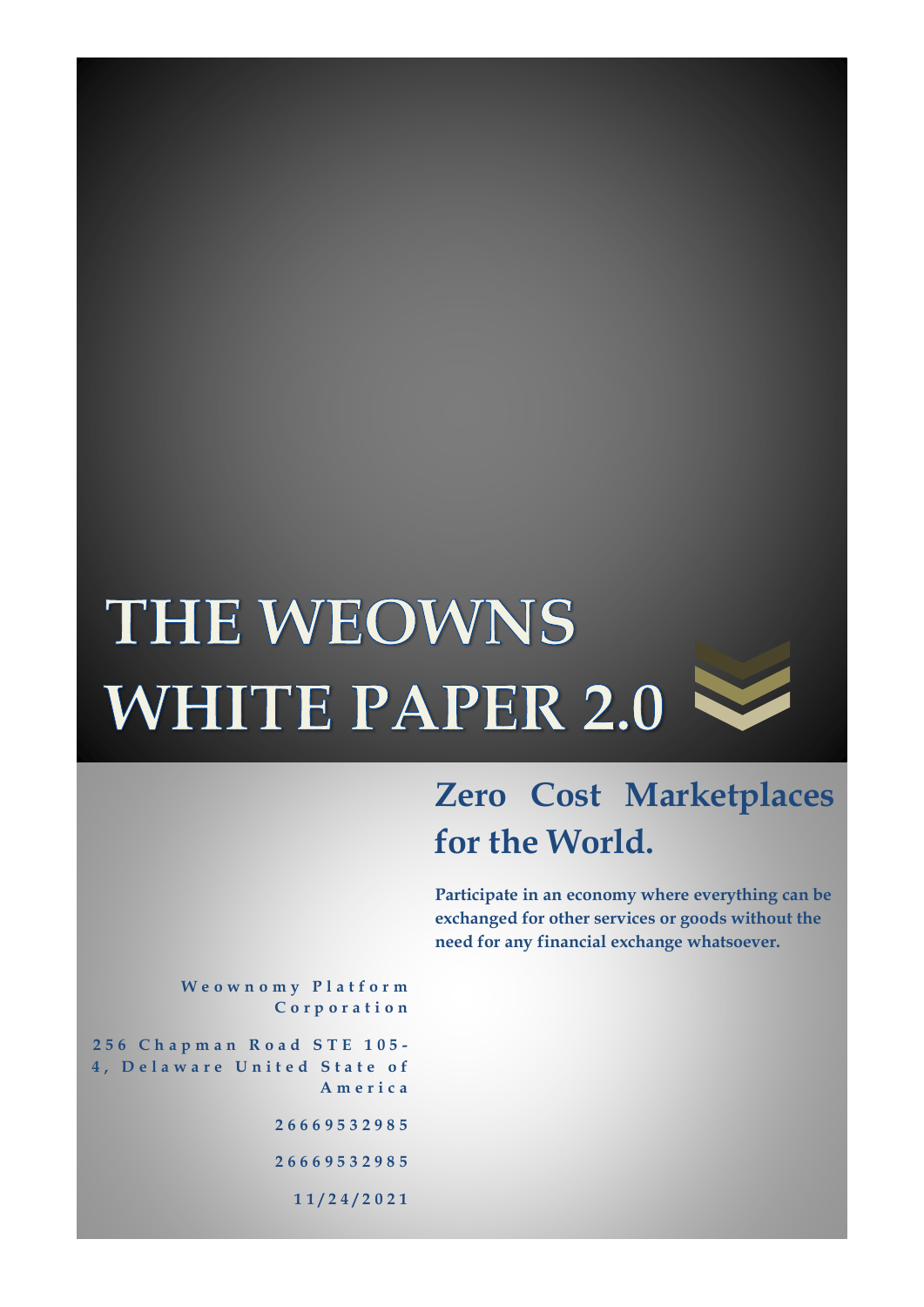#### **Contents**

| 1.                                                                                    |  |
|---------------------------------------------------------------------------------------|--|
|                                                                                       |  |
|                                                                                       |  |
|                                                                                       |  |
|                                                                                       |  |
|                                                                                       |  |
|                                                                                       |  |
|                                                                                       |  |
|                                                                                       |  |
|                                                                                       |  |
|                                                                                       |  |
|                                                                                       |  |
| 4.2.1 Technology, Zero Cost Economy, and infrastructure support of the WEOWNS coin 18 |  |
|                                                                                       |  |
|                                                                                       |  |
|                                                                                       |  |
|                                                                                       |  |
|                                                                                       |  |
|                                                                                       |  |
|                                                                                       |  |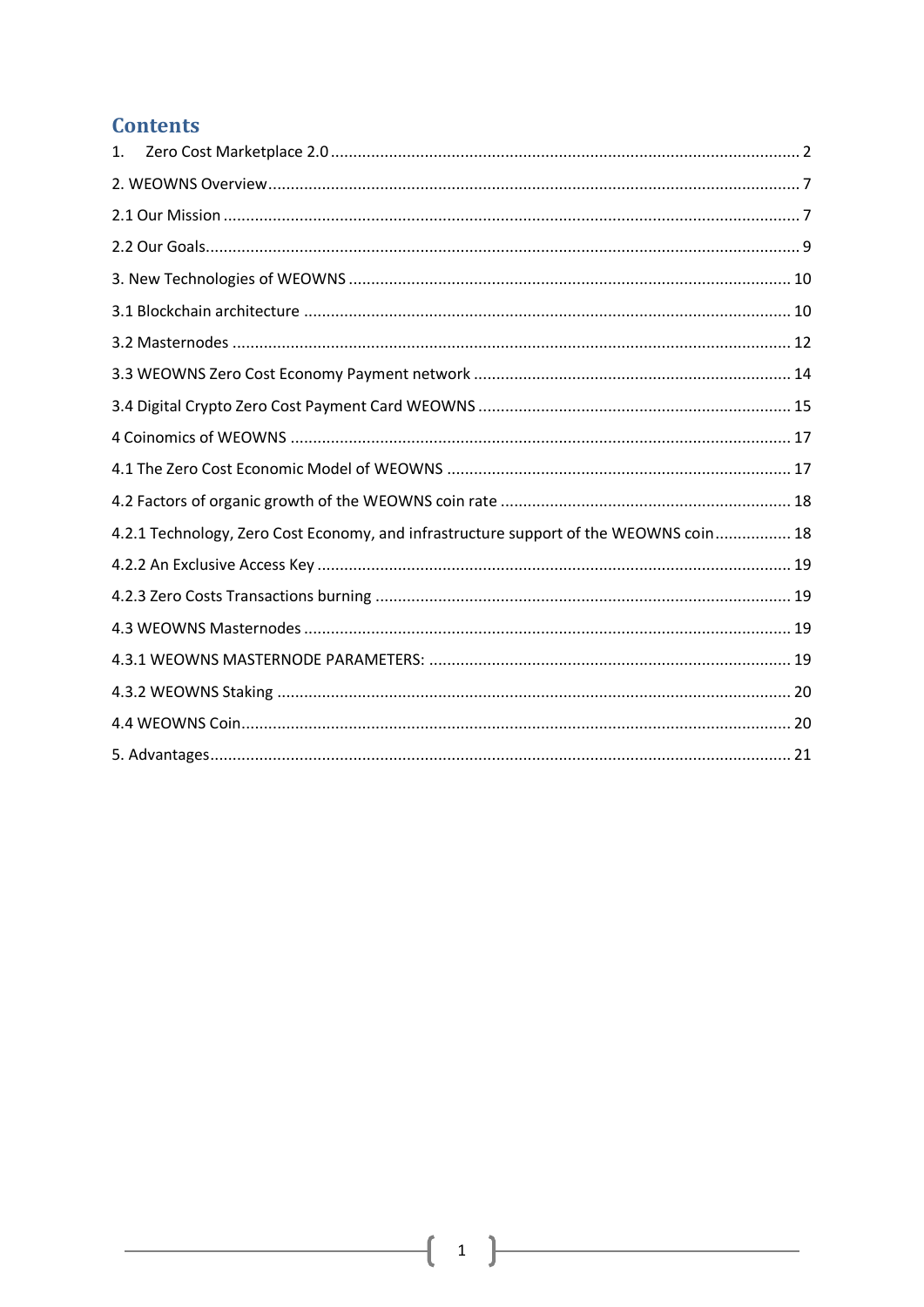#### **1. Zero Cost Marketplace 2.0**

<span id="page-2-0"></span>The Zero Cost Marketplace is a modern marketplace for products and services, with the exception of money. It is based on Blockchain technology and offers to solve one of the most urgent problems in today's world - high prices.

One of the first Zero Cost Marketplaces on the planet to provide free goods and services for people all over the world, including those who are living in poverty. A global, peer-to-peer marketplace for trade and services with a decentralized economy.

The Concept enables individuals from any country to buy or sell goods and services globally without any barriers of time, distance or language as well as eliminating the need for an intermediary such as eBay or Amazon.

We have seen this happen before when the internet started to develop and it became easier to communicate internationally and send messages instantly, even through email which had been invented earlier on but not really popularized yet at that point in time.

Sellers pay no commission fees and there are no listings prices, product listings will be free of charge for all users who want to sell their products on our platform

Our marketplace will be open to people from all over the world - we don't care about borders when it comes to commerce

The WEOWNS Project is a new global system of values, where everyone can get the opportunity to realize their idea. The Concept is a marketplace for the new economy, based on the blockchain technology that gives everyone an opportunity to become part of it.

We are creating our own new Zero Cost economy blockchain technology where your hard work and time are not exploited by others for their own profit, but shared with everyone in a way that creates a better world for all of us.

2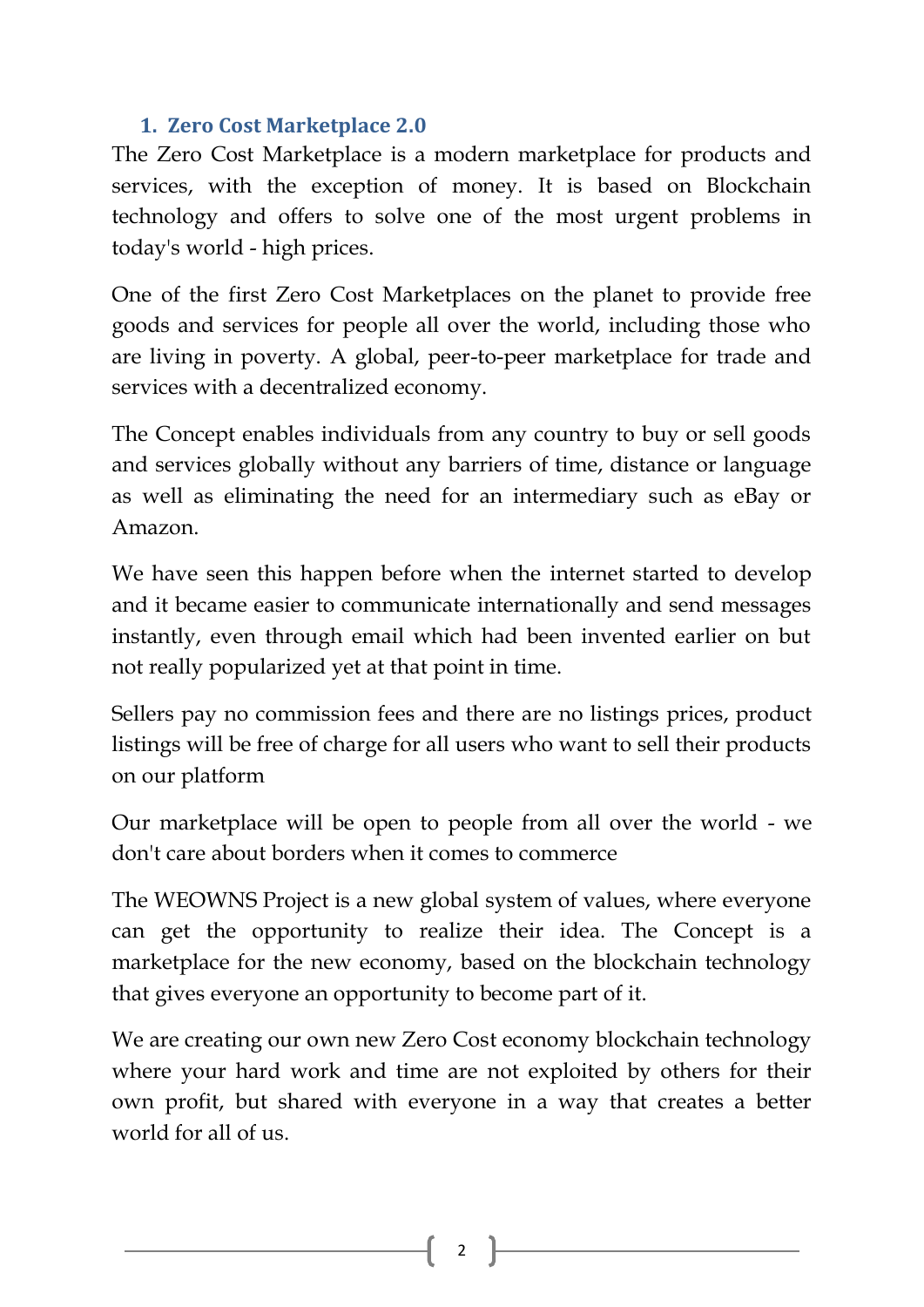A zero cost economy where your hard work and time are not exploited by others for their own profit, but shared with everyone in a way that creates a better world for all of us.

The Concept promotes unity between all people on earth without any barriers through our decentralized platform which connects communities worldwide based on trust, equality and love among others values that are important for humanity's growth and development."

Imagine a world where all transaction costs are reduced or eliminated with secure transactions in real-time without borders or boundaries? We offer a fully functioning High Value Zero payment economy ecosystem for the secure Zero Cost Economy and coins that can be used by anyone across any border around the globe at no cost to you!

A revolution in payments where we can create local and regional currencies and promote trade, production, and consumption within communities on a global scale..

This means that all people will be able to live their lives without any monetary concerns as everything will be provided by the community at no cost!

With a competent development strategy and team of highly professional programmers who have helped to develop WeownomyChat, WEOWNS will have a fully complete blockchain that provides its customers with zero cost economy, enabling free trade or use coins in a wide zero cost ecosystem.

WEOWNS is decentralized, with no central authority that could interfere with transactions between users and traders of goods and services who are on different continents or countries.

There will be no fees whatsoever for trading, buying, selling goods and services on the platform.

WEOWNS is a decentralized, cost-free currency for an efficient world with no transaction fees and has fast transactions times of less than 5 seconds on average.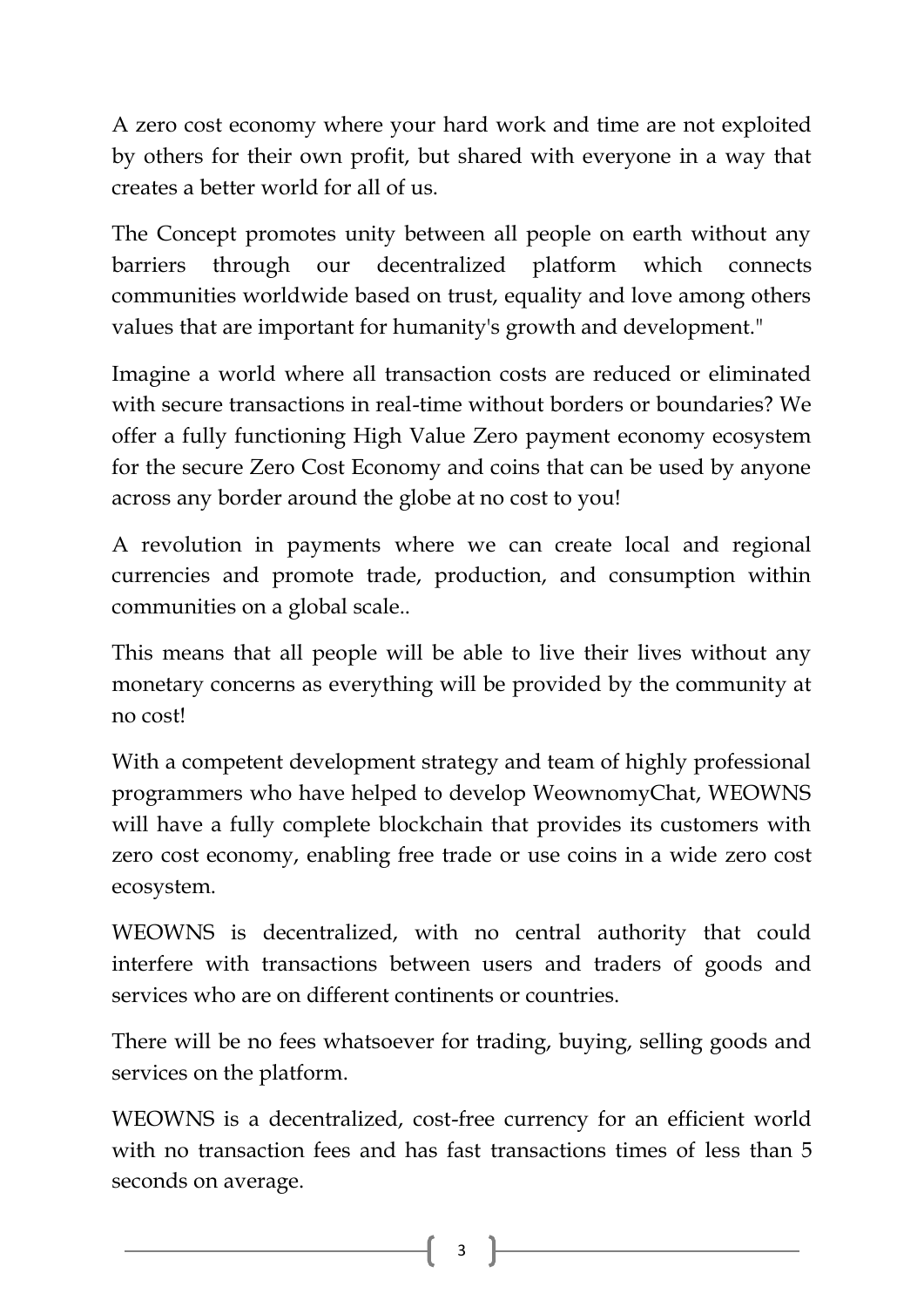The issuing of WEOWNS is carried out collectively by the network, without any central authority; managing zero cost economy transactions and eliminating banks to create new opportunities in emerging markets..

It provides an open source platform with data transparency and full traceability on all steps of the supply chain process to ensure security and quality standards are met at every stage.

WEOWNS is open-source, its design is public, nobody owns or controls WEOWNS and everyone can take part in it. Thanks to many of its unique features, WEOWNS is able to provide such exceptional Zero Cost Economy that could not be previously provided by the existing decentralized payment systems.

We're developing a new type of cryptocurrency that is not based on blockchain mining like Bitcoin and Ethereum but on the value of its usability in an ecosystem with no fees for usage - there are no transaction fees, storage costs or miner rewards so it can be used globally by everyone without any need for special knowledge about cryptocurrencies.

The WEOWNS Protocol allows users to create their own economy within our system through free transactions (0% fees) on all services like sending messages, buying digital goods, etc.

It's a place where people can buy, sell, or trade goods and services without any middlemen taking a cut of the profits. Imagine how much more money you would have if you didn't have to pay Facebook, Google or other companies for their service!

Unlike traditional social media platforms such as Facebook, Instagram or Twitter which charge monthly fees, this is an ad-free and anonymous platform that has no costs associated with it whatsoever! Participate in Zero Cost Economy with anonymity and speed, all while saving money!

Using WEOWNS Card allows for free transactions between users of our cryptocurrency which means no fees on withdrawals or deposits to banks, exchanges or other crypto wallets.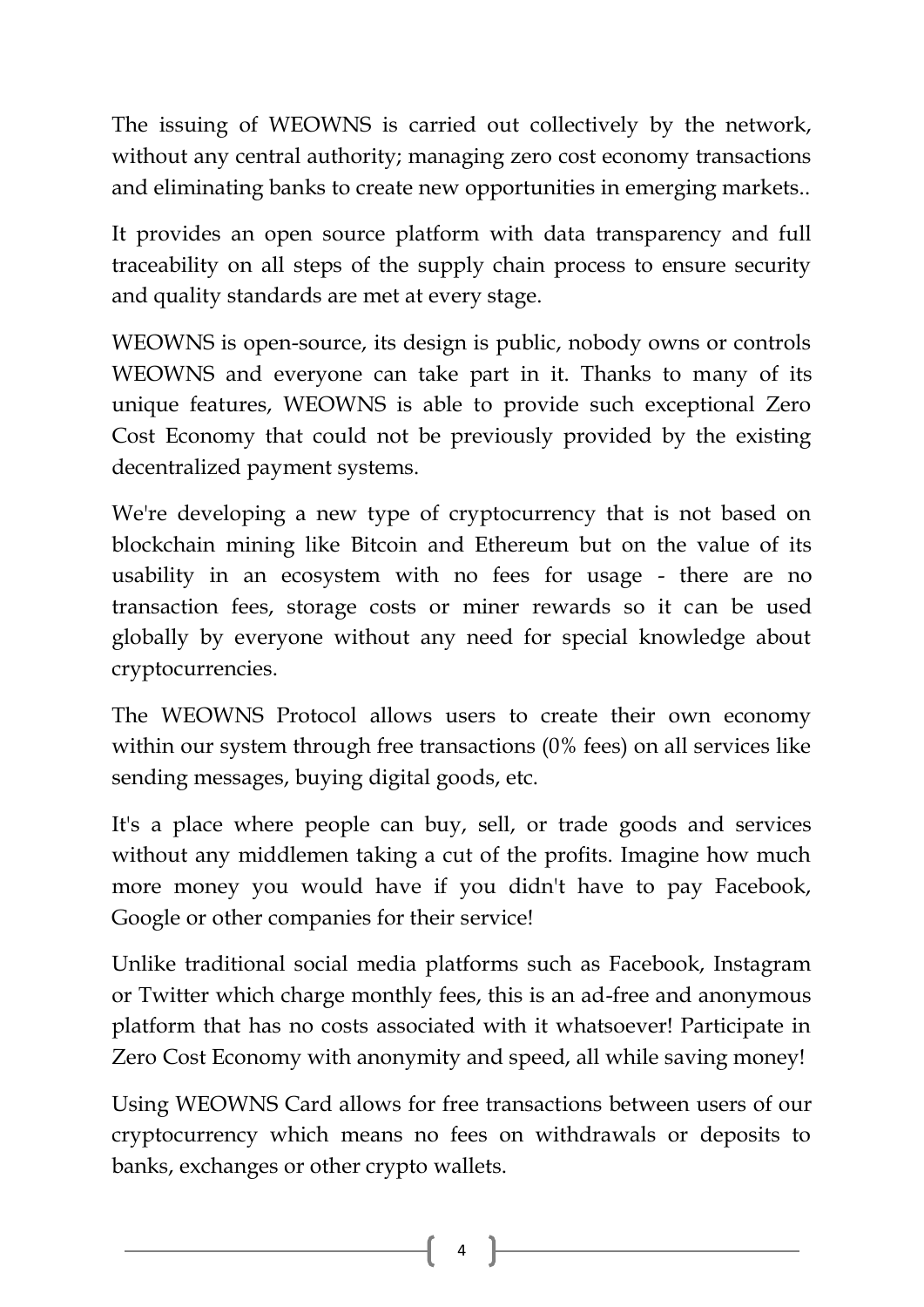WEOWNS cardholders can spend cryptocurrency at over 36 million locations worldwide by using an electronic chip that's connected to your smartphone or laptop via Bluetooth Low Energy (BLE). This allows you to bypass costly conversion rates while still having full control over your funds

Transaction fees are never charged to users, giving them access to financial services without spending their own money or paying out-ofpocket expenses.

## **The Concept is a first of its kind, an idea that will revolutionize the world economy by making it truly free to use all over the world with no cost at all!**

The Concept's Zero Cost Economy technology means there are no transaction fees, which could revolutionize social media as we know it today, allowing users to profit from their content without ads or sponsored posts. With this cryptocurrency, you'll have the power to control your content, build your audience and finally get paid what you deserve!

WEOWNS is the world's first zero-fee proof of stake coin, built on the foundation of peer-to-peer transactions and decentralization for true financial freedom.

The Concept is a multifunctional coin that allows users to stake their coins in order to generate revenue from them, or use them as they please without having to pay any fees. This means that there are no central points of failure when it comes to using WEOWNS which makes it the perfect platform for building a truly decentralized economy with virtually unlimited transactions per second at minimal cost.

The mainnet will be built on top of all transactions being run through proof-of-stake protocols which are much more climate friendly than other mining algorithms because they don't require extensive computational power like Bitcoin does. This means that less energy is required for each transaction meaning better efficiency and sustainability while also helping prevent climate change."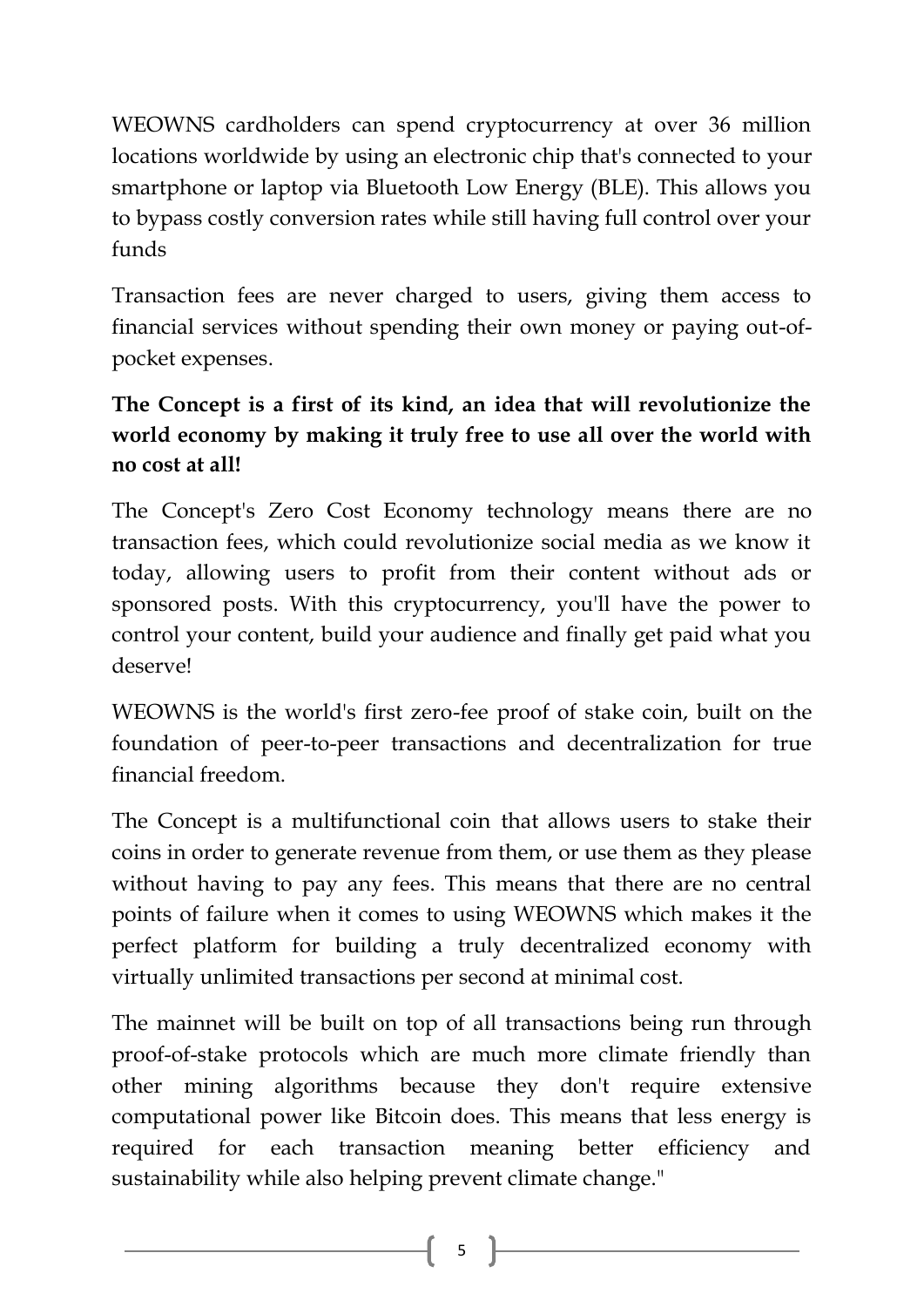With WEOWNS you can create your own masternode to receive staking rewards on our low-energy proof of stake blockchain, make instant zero payment transactions with others, or just accumulate for later use in a revolutionary new economy.

With blockchain powering our platform we can offer secure transactions without any fees or third party interference - all information will be made available in real time so that users know what they're getting before making their purchase decision (i.e., pricing info, product availability).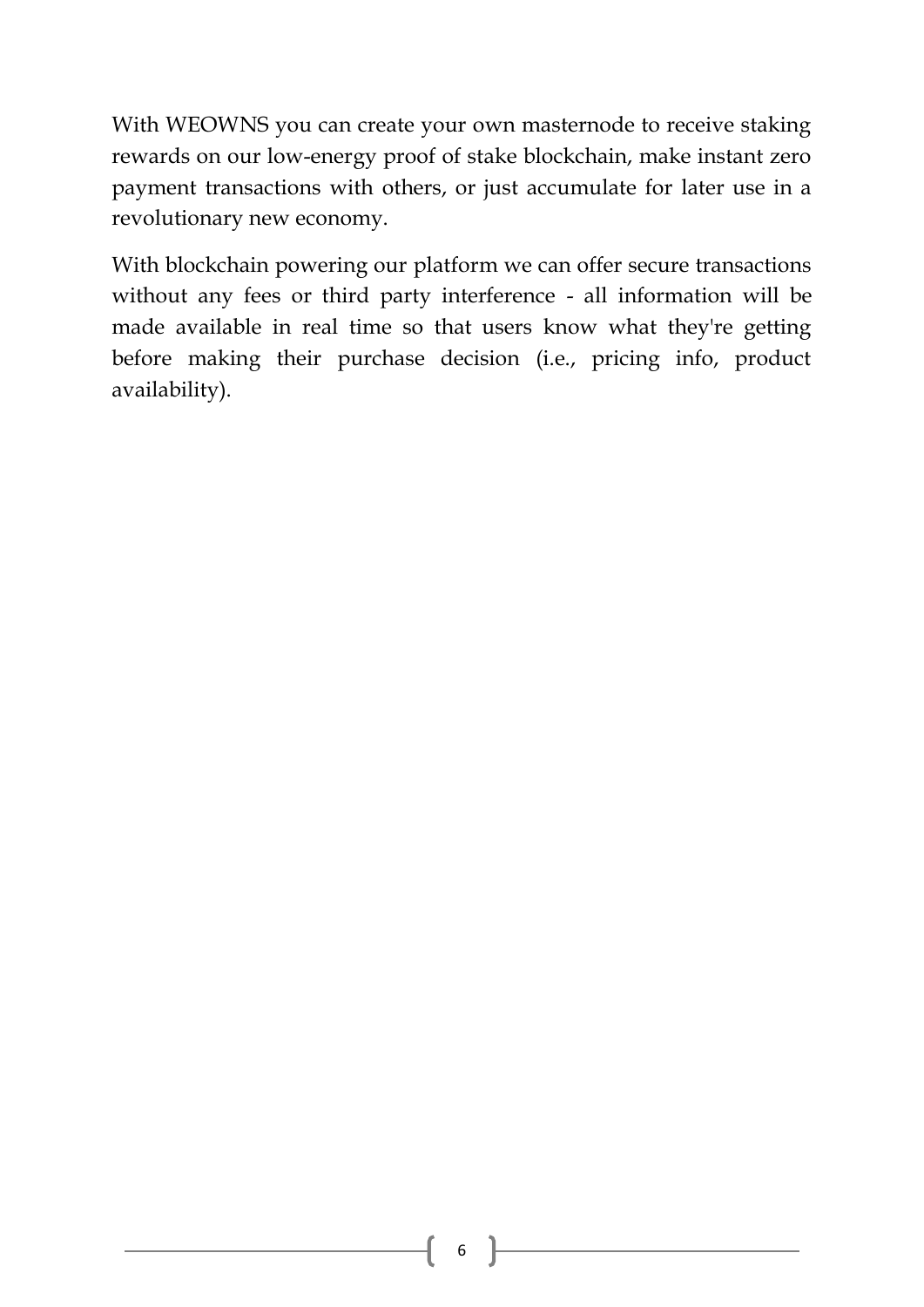#### <span id="page-7-1"></span><span id="page-7-0"></span>**2. WEOWNS Overview**

#### **2.1 Our Mission**

WEOWNS is building a global marketplace for goods and services, connecting sellers with buyers around the world. The current economic system has left billions of people with limited opportunities for growth and prosperity. WEOWN is a new type of global marketplace that empowers anyone to trade goods, services, skills or knowledge globally without borders.

All transactions are peer-to-peer and do not require any intermediaries like banks or credit card companies because all payments are made in our native cryptocurrency called WEONs (WEOWN's).

We believe that access should be free so everyone can connect to the world around them through trade.

WEOWNS is the world's first true decentralization project that will change how we think about our economy and society. With our platform, you can create a new economy for your business and bring in more revenue. Anyone can enter the crypto world at any time - without technical knowledge or skills required to understand blockchain technology.

The WEOWNS team are developing the next - - generation blockchain, which is the basis for the creation of a new Zero Cost economy payment network and transaction services. Our decentralized blockchain transaction network is open for everyone to use, and our token exchange enables the purchase of goods and services with WEOWNS tokens.

Blockchain creates a secure, transparent and unchangeable system of storing information which guarantees the safety of all transactions and data storage operations without any fees or commissions on transactions or information storage operations whatsoever.

A zero cost, fast and reliable global service that provides users with necessary tools for developing private economic relations. By means of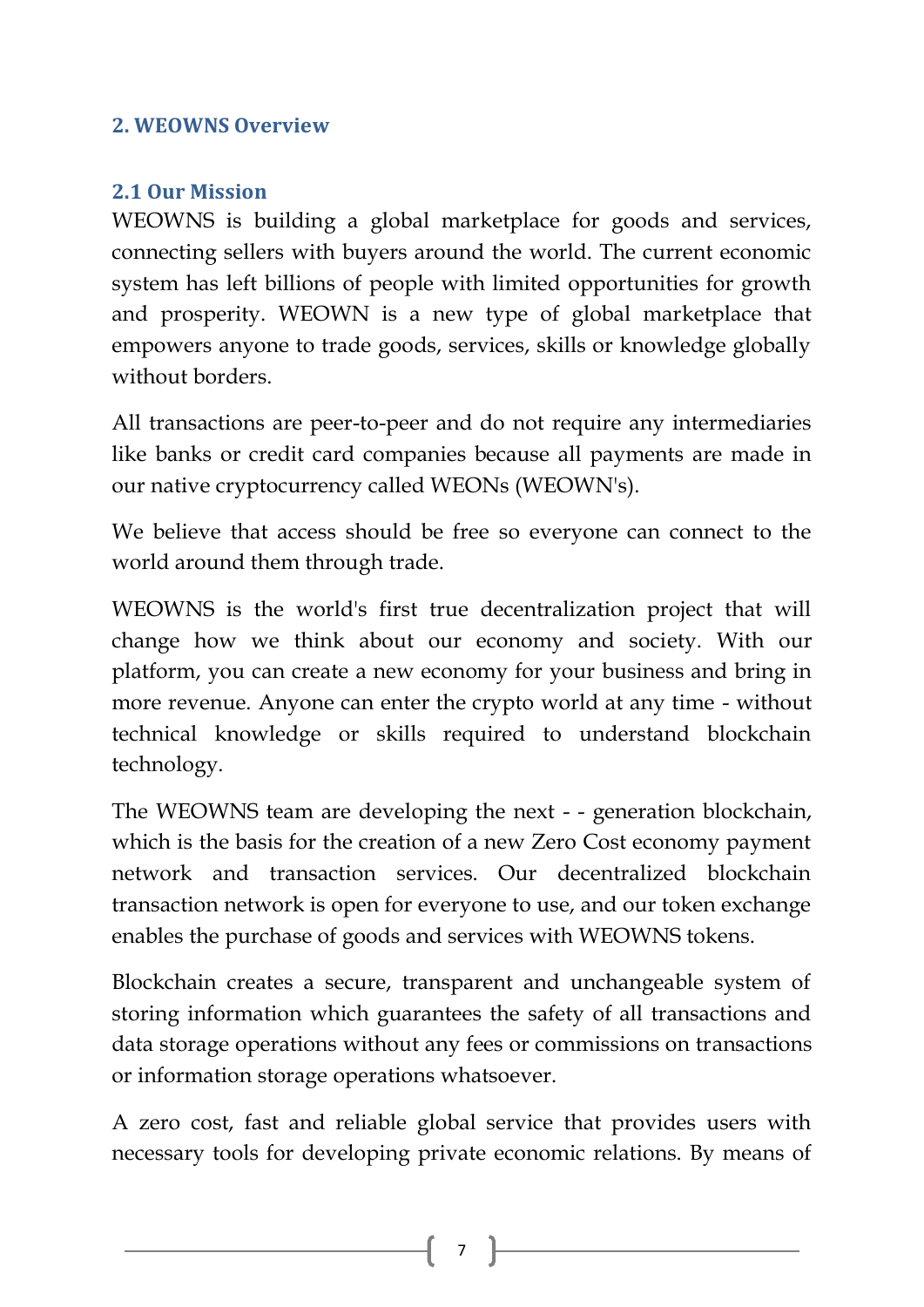providing a decentralized network, in which all operations are processed without any additional intermediaries or regulators by smart contracts on the Zero Cost Marketplace blockchain.

You can also create a store to sell goods or offer services that would only be available to those who are connected to your private network through WEOWNS.

Whether you're an individual or a company, you can use our encryption services to safely communicate on your private channel with any person around the world without revealing your identity.

WEOWNS does not store any personal data of its users and guarantees 100% confidentiality in communications.

8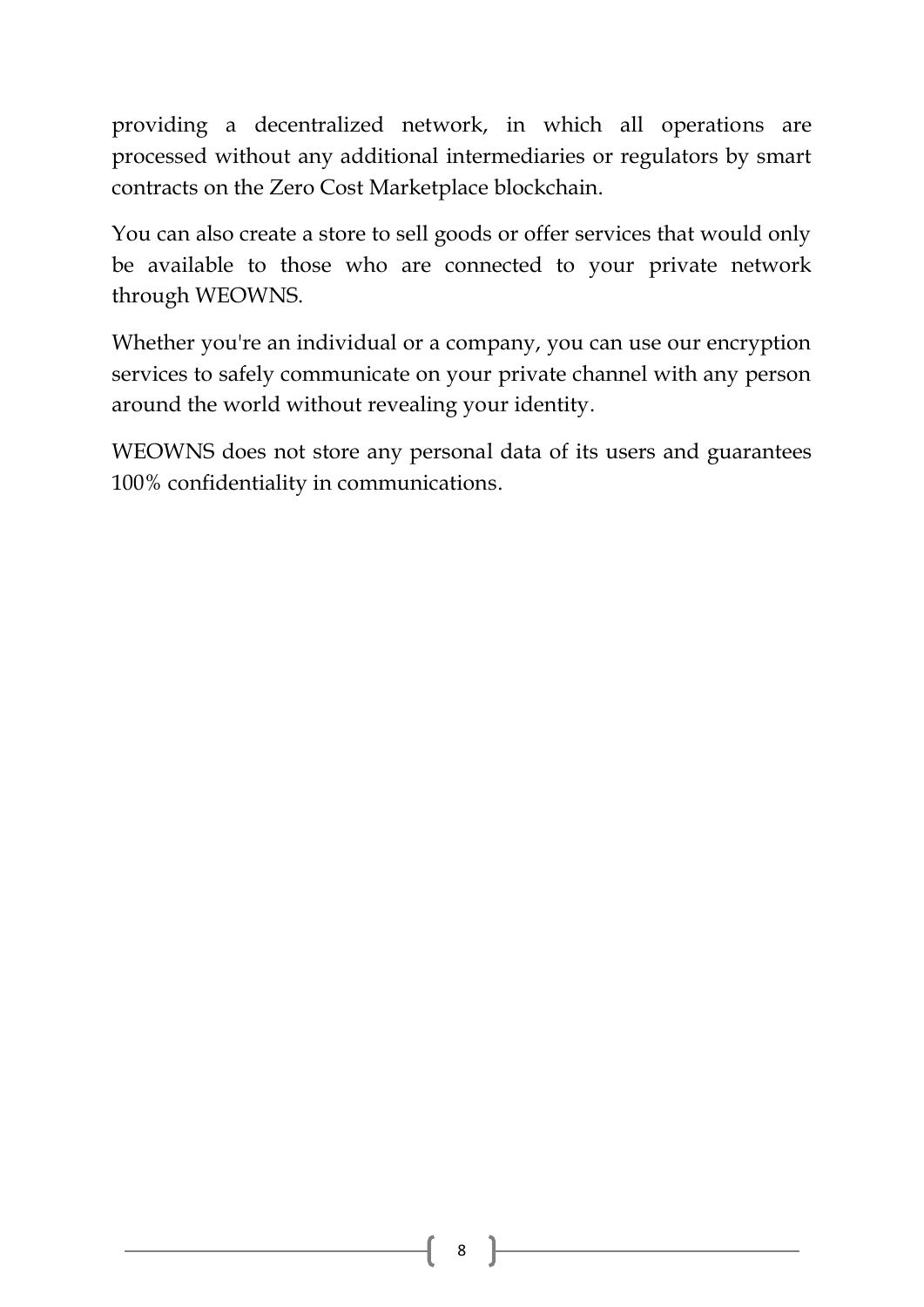## <span id="page-9-0"></span>**2.2 Our Goals.**

WEOWNS will be the new generation of global marketplace that is not only free but also safe and independent from any governance or third party intermediaries.

With all the benefits mentioned above, you can start making money by selling goods on a global scale without paying anything in fees - this never existed before! You are in control of your funds at all times - no one can freeze them or make changes to them unless you agree to it!

Trade anonymously and securely from anywhere in the world at no cost - this creates opportunities for people who are not allowed to have bank accounts because they are undocumented immigrants or refugees.

This new blockchain-based economy will allow everyone from every corner of the world to have access to all necessary tools in order to prosper financially without any kind of intermediary or middleman entity which only benefits the elite minority at the expense of others, creating better living conditions for all humanity through decentralization and anonymity by means of its groundbreaking architecture called 'The Trustless System'.

We're taking a unique approach to digital assets by creating a new class called "**Zero Cost Payment Circulation**".

All transactions will be carried out in WEOWNS tokens, which would provide access to the system worldwide at no cost whatsoever and allow free conversion between different types of digital assets without restrictions imposed by the financial institutions that control them.

Transaction fees are eliminated and can be done with any type of digital asset or cryptocurrency, including fiat currencies like USD and EURO.

Imagine a system where transactions happen instantaneously with no charges on any side? We have it!

DLT is a powerful new technology that will make our blockchain network more secure than ever before while providing decentralization benefits to users all over the world.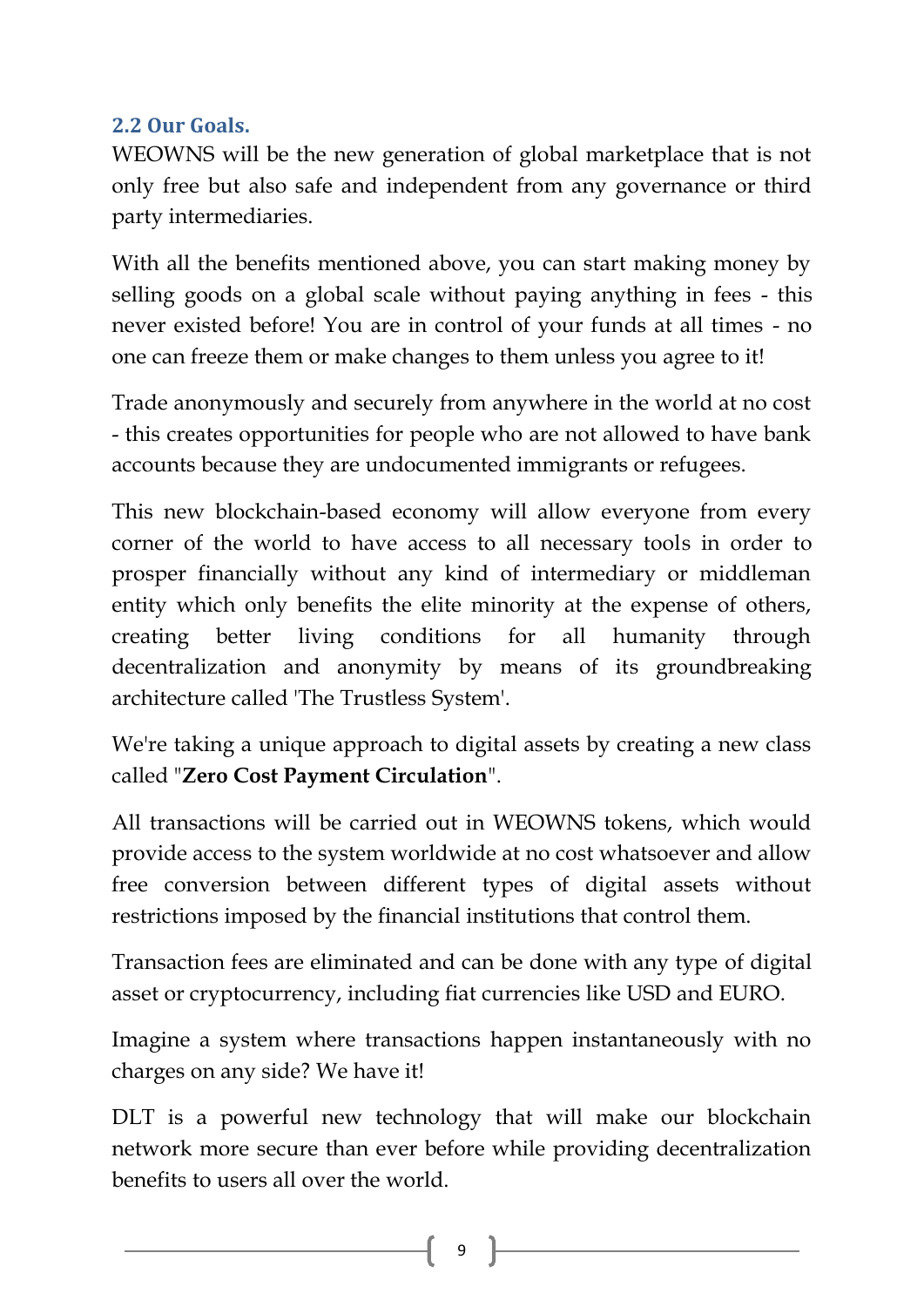WEOWNS coin - reliable tool for sustainable living. The company strives to create a common space where everyone who wants to share their knowledge has access to new technologies that allow you not only enjoy your favorite things but also get valuable rewards while doing it!

With an innovative economic model and a powerful technological infrastructure, we've created a revolutionary tokenized economy where people can trade goods and services without any middlemen, transaction fees or censorship

Weownomy's goal is not only to connect ecosystems but also drive commerce between them by facilitating cross-border trade without geographical limitations or currency exchange fees.

Our Goal is to reduce the cost of production while increasing quality by using our own blockchain to manage payments for all transactions between manufacturers, distributors, retailers and customers in order to provide transparency into the supply chain.

Unlike other networks, Weownomy's ZERO payment circulation network has no fees at all - even for transactions between users!

This platform consists of three components; (1) Owning/Exchanging (2) Trading goods and services; and (3) Providing investment opportunities in cryptocurrencies.

## <span id="page-10-1"></span><span id="page-10-0"></span>**3. New Technologies of WEOWNS**

## **3.1 Blockchain architecture**

WEOWNS is the first blockchain with an innovative and revolutionary architecture that would allow fast zero transactions and communication, which has been designed to be used by anyone, anywhere in the world.

With our global network users can exchange digital assets from any country without intermediaries or borders to prevent frauds and scams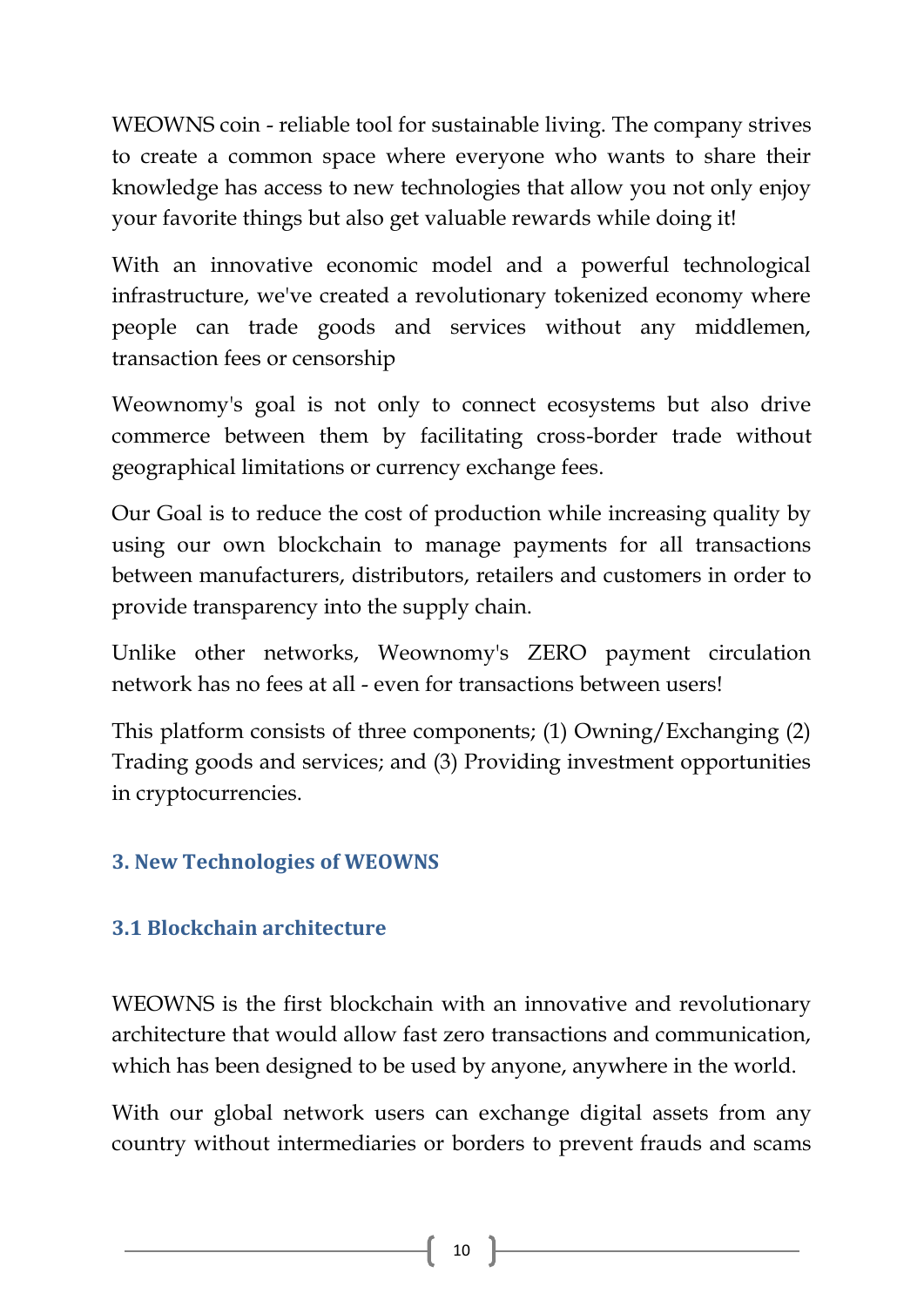on both sides, creating a safe environment for everyone involved in the transaction process - sender and receiver alike.

Compared to Bitcoin, the WEOWNS Network has a significantly higher throughput capacity that can process millions of transactions per second on a sustainable Proof-of-Stake protocol.

You'll never have to pay for transactions on the WEOWNS blockchain because all transactions are verified through proof of stake validation which means you only need to hold onto your coins to earn more coins!

The WEOWNS Proof of Stake algorithm underpins all transactions on the network with no extra energy consumption required, reducing your carbon footprint by up to 50%.

The WEOWNS blockchain has a low transaction cost that can process up to 1000 transactions per second.

Connecting communities around the globe to build a decentralized network for finance, health care and social welfare.

WEOWNS is a decentralized, public blockchain infrastructure that combines both the physical and virtual world's infrastructure to provide an advanced cross-chain solution for any industry.

We'll be developing and creating our own blockchain by combining both the physical and virtual worlds' infrastructures so we can solve any industry with our cross-chain solutions.

Our blockchain will be used by all people in the world, allowing everyone to use it with ease and without any boundaries.

Businesses can trade securely without the risk of fraud, tampering or interference from third parties with blockchain architecture because it is transparent and immutable by design.

Businesses can trade securely without the risk of fraud, tampering or interference from third parties with blockchain architecture because it is transparent and immutable by design.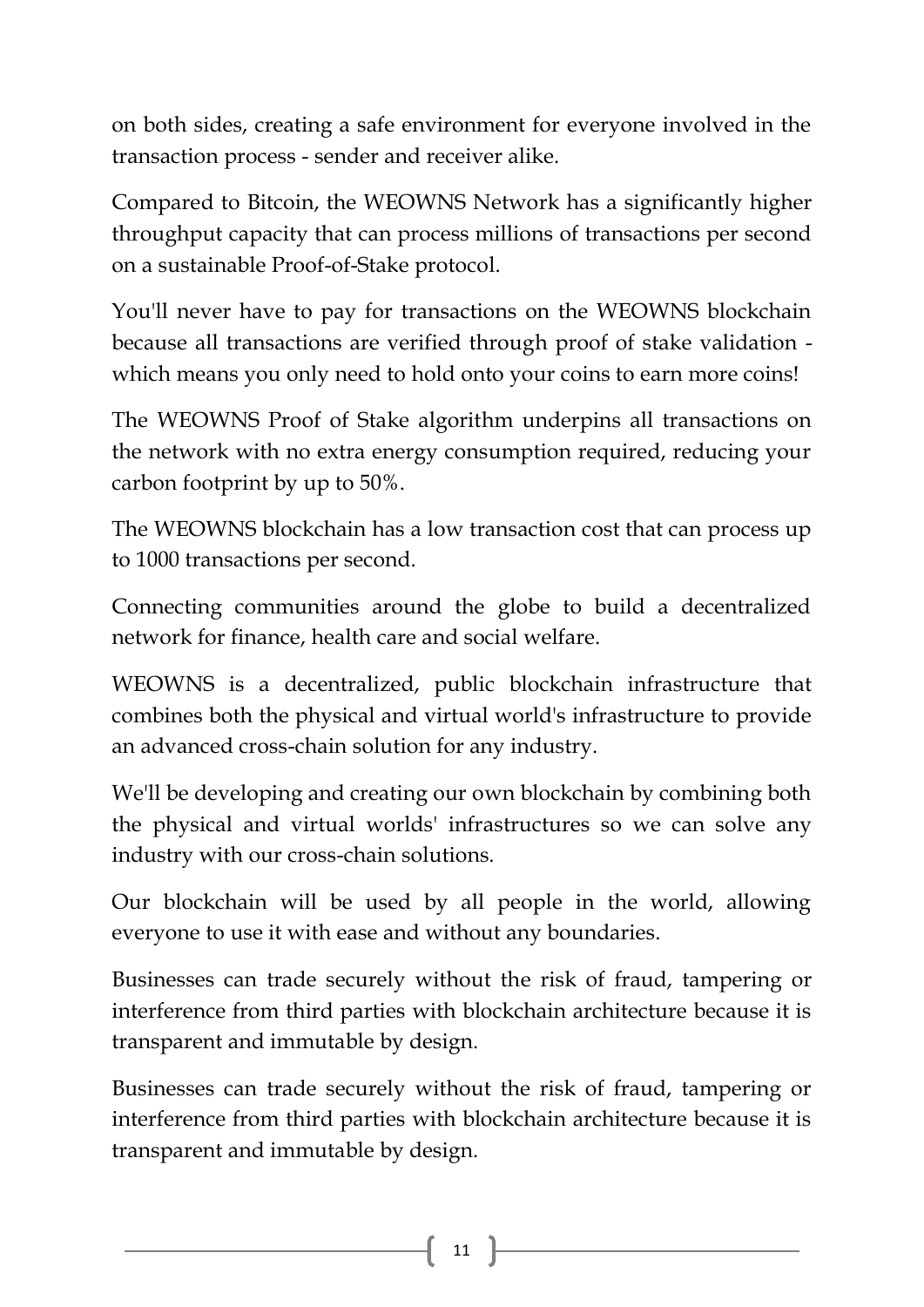With decentralized applications on the blockchain, individuals have more control over their data and who they share it with - making them safer from cybercrime while also providing true freedom in terms of mobility and location independence.

## <span id="page-12-0"></span>**3.2 Masternodes**

Blockchain architecture with Masternodes-nodes that not only store a copy of the entire blockchain and conduct zero cost transactions but also perform all the key Zero Cost Economy transactions to ensure the accurate operation of the network.

We are building a decentralized economy, where anyone can participate in any way they want without having to ask for permission from any central authority or pay high fees.

Our Proof of Stake (PoS) algorithm ensures the highest level of security while reducing the computational power needed to verify transactions. We've eliminated transaction fees in order to make it more affordable for all users. The most advanced and cost-effective network in the world.

We're designing a new global economy that's fast, fair and affordable for everyone - including you! All transactions on the WEOWNS blockchain are Zero Cost Economy transactions, meaning they're free of charge for all users no matter how big or small your business is!

We're Building a Secure, Decentralized Network. Masternodes operators are rewarded for keeping this Zero Cost payment network running. WEOWNS Coin uses the Proof of Stake (POS) mining algorithm to ensure that it has a sustainable and green method of generating coins without any high energy costs like Bitcoin or Ethereum require.

## **Also WEOWNS Masternodes perform such functions as:**

- Supporting the Zero Cost Economy payment network,
- Generating blocks and conf irming transactions,
- Increasing the level of transaction confidentiality,
- Increasing the speed of transactions (60 seconds),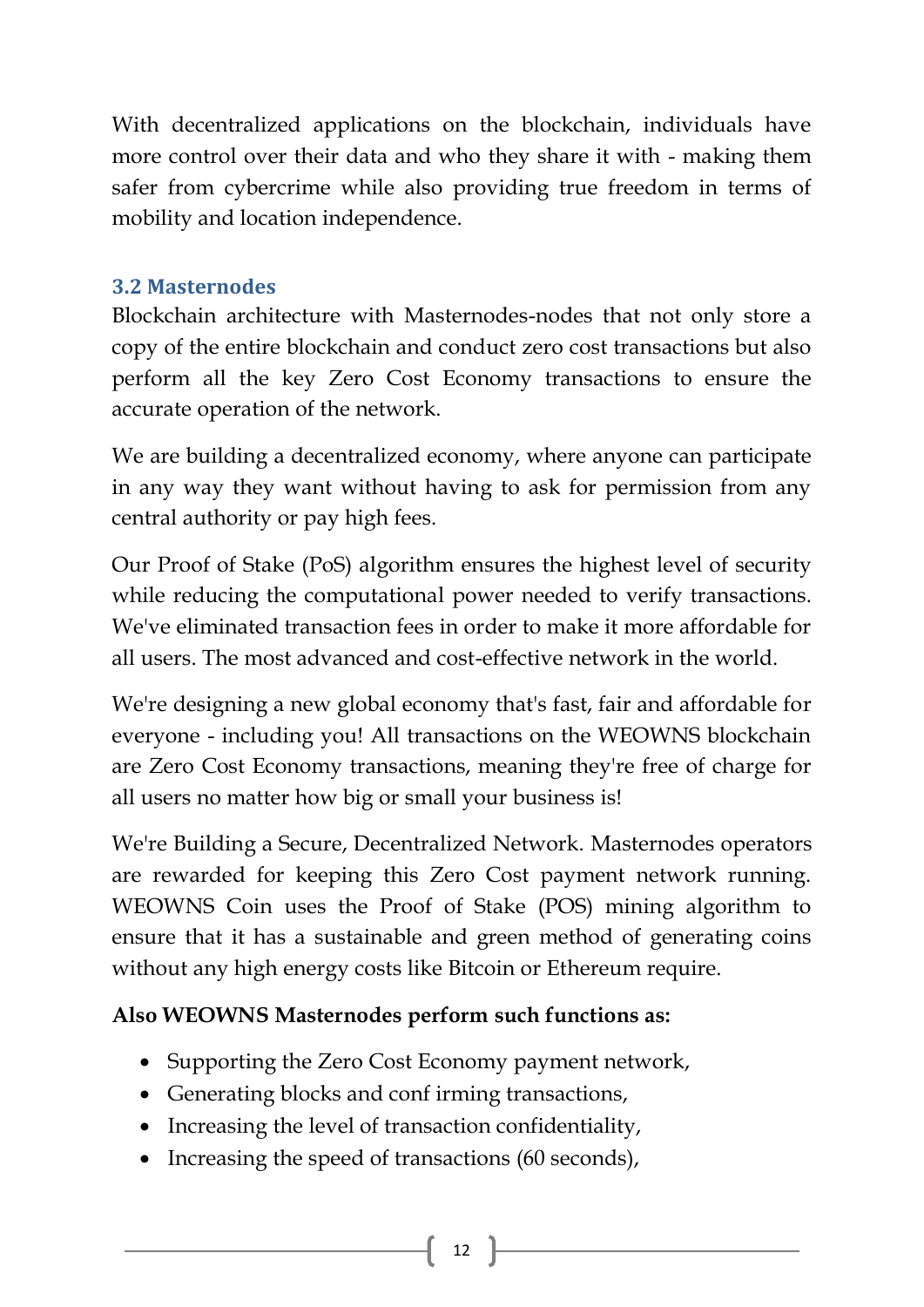Serving as the basis for the distribution of income among the owners.

WEOWNS uses Proof-of-Stake (PoS) instead of Proof-of-Work (PoW), meaning our system is more efficient than Bitcoin or Ethereum's because we do not require computing power or specialized hardware to run a node on our network.

The goal is to create a platform that can be used globally with no fees attached whatsoever so people can send and receive funds without any additional costs associated with it.

Earn WEOWNS by maintaining the Blockchain, hosting a node or helping grow the community with various tasks that are vital to our success.

Setting up WEOWNS Masternodes is relatively simple even for novice users. Moreover, technical support for setting up WEOWNS Masternodes is always available.

In order to create WEOWNS Masternodes, you would not only need to meet the collateral requirements but also have:

## **A dedicated server A dedicated IP address A 24/7 online mode**

In addition to the above-mentioned requirements, you would also need to monitor software updates that are regularly carried out by WEOWNS IT-specialists.

## **THE STEPS TO RUN THE NETWORK ARE AS FOLLOWS:**

- 1. New transactions are broadcasted to all nodes
- 2. Each node collects new transactions into a block.
- 3. Each node works on finding a proof-of-stake for its block.
- 4. When the node finds a proof-of-stake, it broadcasts the block to all nodes.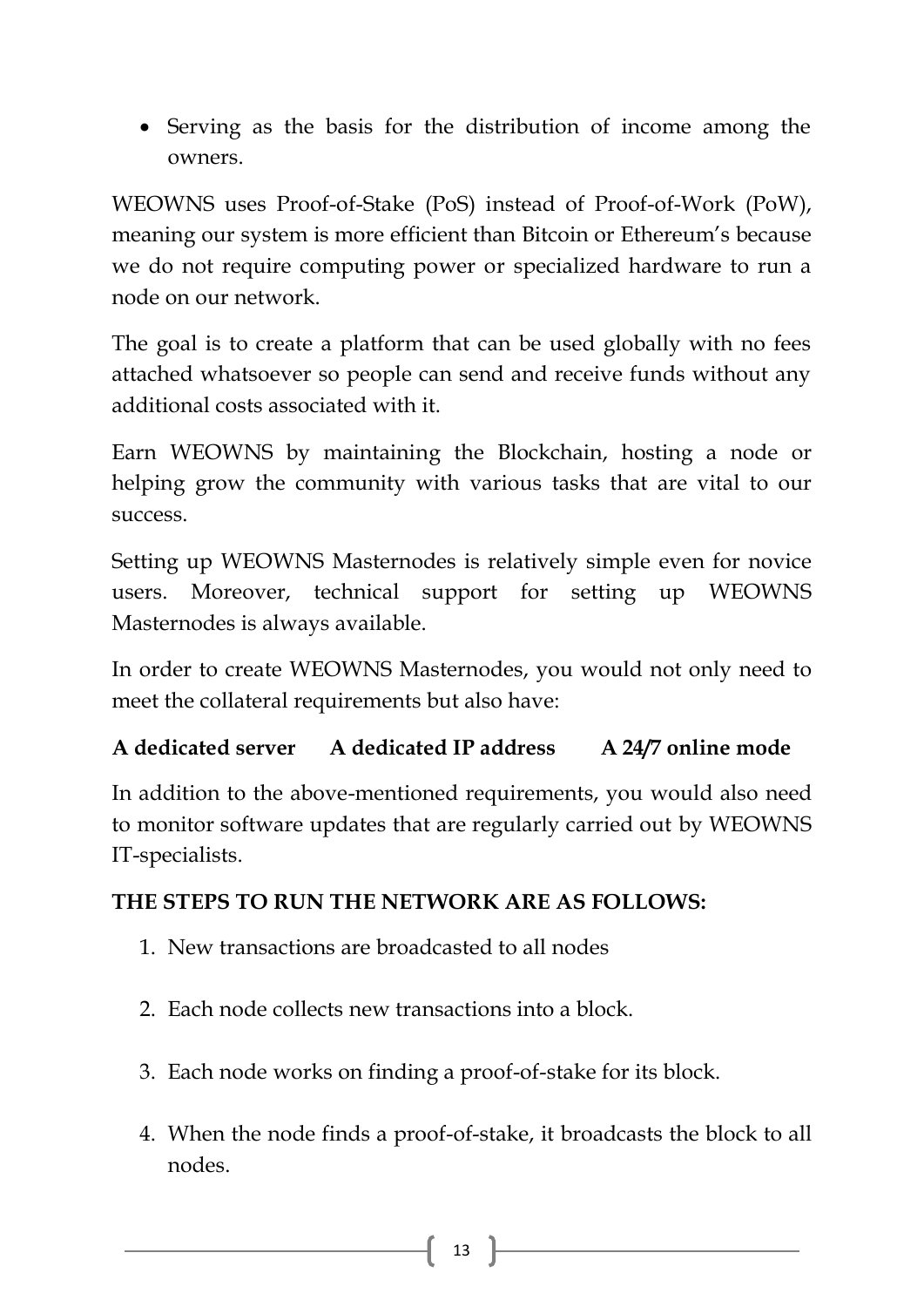- 5. Nodes accept the block only if all transactions in it are valid.
- 6. The acceptance of the block is done by working on creating the next block in the chain, using the hash of the accepted block as the previous hash.

Nodes always prefer a longer chain to be checked.

Hosting WEOWNS Masternodes requires a computer with Internet access and an operating balance of WEOWNS coins.

All these requirements ensure that WEOWNS Masternodes operators have a significant stake in the project, which significantly increases the overall security of the system.

## <span id="page-14-0"></span>**3.3 WEOWNS Zero Cost Economy Payment network**

With its global accessibility, users can send and receive payments from anywhere around the world without any restrictions or delays related to conversion rates or time zones.

There are no fees for transactions or withdrawals in WEOWNS because it is based on a decentralized architecture that does not require intermediaries to process the transactions.

Sending money with traditional cryptocurrencies can be expensive and time-consuming. With WEOWNS, you can send any amount anywhere in the world for free.

Our payment system has a very high transaction capacity - up to 100 000 transactions per second!

WEOWNS' application combines the convenience of cash with security from theft and fraud, reducing reliance on plastic cards while increasing access to funds for people who don't have bank accounts or credit cards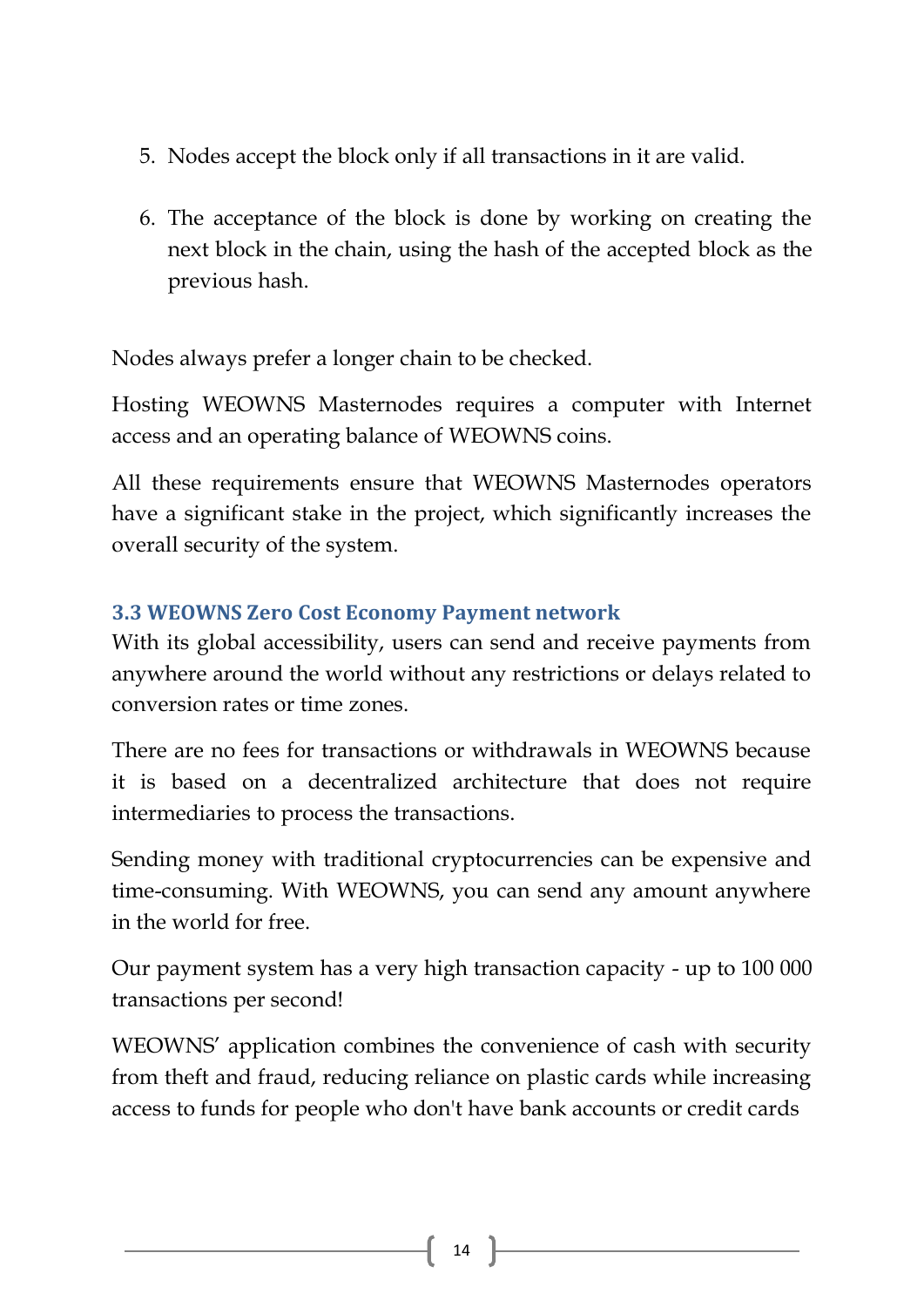Paying people back has never been easier! Send money to someone's mobile phone in seconds - they don't even have to be online at that moment!

Transactions are completed instantly, without third party interference or waiting periods, all while maintaining your privacy.

It also becomes possible to make microtransaction, such as rewarding WeownomyChat social media app users for using it.

## <span id="page-15-0"></span>**3.4 Digital Crypto Zero Cost Payment Card WEOWNS**

The key tool for accessing the WEOWNS Zero Cost payment based blockchain solution is an innovative crypto card.

## **THIS CRYPTO CARD HAS FOUR MAIN FUNCTIONS:**

1. WEOWNS Digital Crypto Zero Cost Payment Card is an ultrasecure cold crypto wallet designed to store digital assets and asset protection.

WEOWNS Digital Crypto Zero Cost Payment Card is equipped with a chip element that complies with CC EALS + banking security standards. One of the important advantages of the WEOWNS crypto card is its multi-currency feature.

WEOWNS uses the BIP39 key backup method, and also provides the ability to set an eight-digit PIN-code and a passphrase with subsequent binding to the backup PIN-codes.

2. Crypto card WEOWNS is also an analog of a savings account, providing the ability to place crypto deposits.

Thanks to the innovative WEOWNS technology, you can set up any conditions for accessing your assets and no one will be able to access your account until these conditions are met.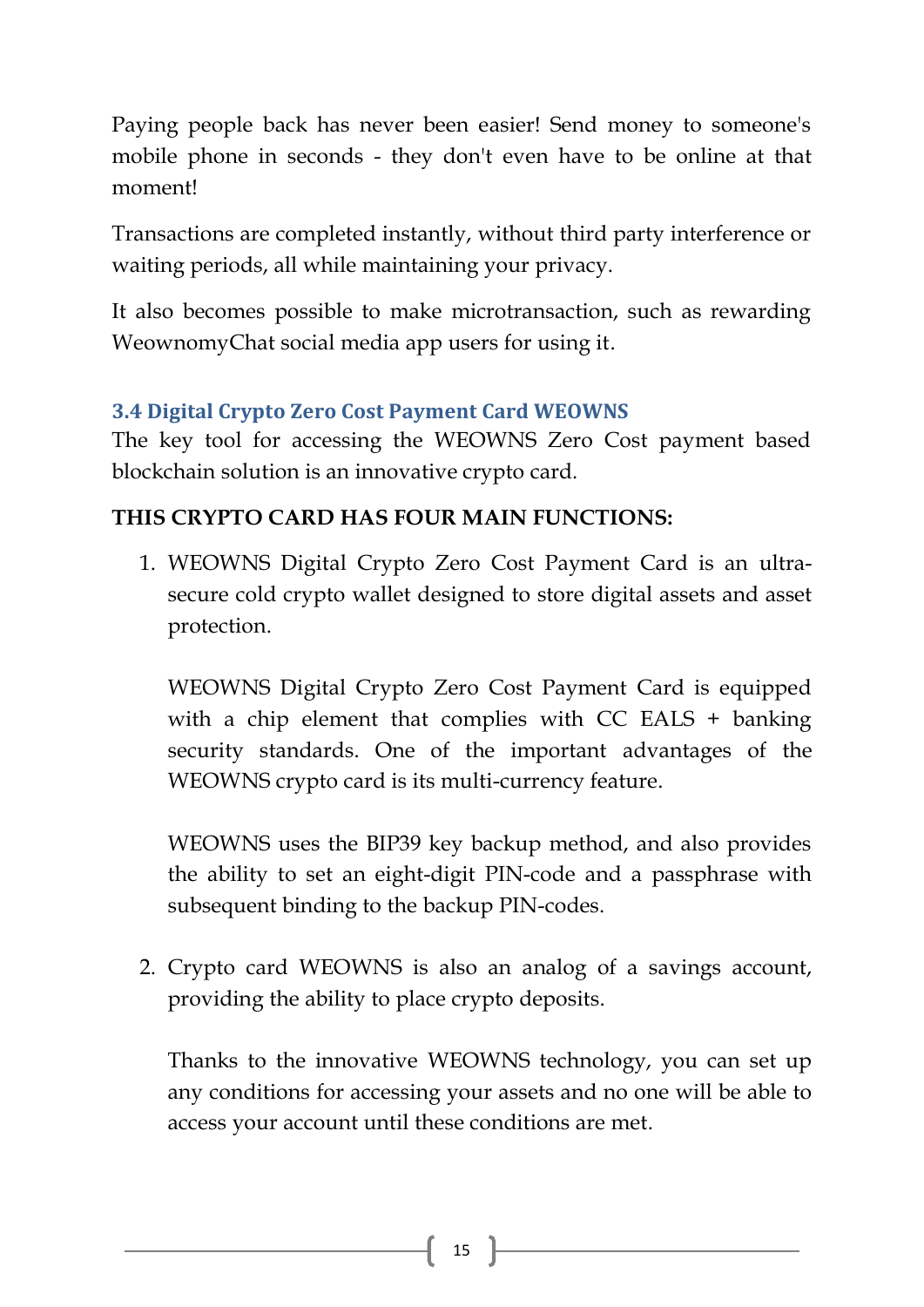## **THE WEOWNS CRYPTO CARD ALLOWS TO:**

- Store digital assets (cold wallet).
- Savings account.
- Paying to merchants in crypto.
- Use it as a 2FA safe key.

## **ADDITIONAL FEATURES**

- Access conditions are entered into the WEOWNS blockchain as part of a block
- Any asset transfer is made based on specified conditions.

At the time of purchase, the cardholder transfers the data from the card through the gold merchant app. The request goes to the merchant system. After that, the cardholder can make a payment using cryptocurrency. The WEOWNS merchant system recognizes the wallet key and identifies it in the ecosystem, while simultaneously checking the balance of the card and performing the operation.

3. WEOWNS crypto card is a tool for accessing two-factor authentication across the entire ecosystem. The cardholder does not need to have a separate authentication key for each platform. When the card is opened, it generates a coin that changes every 60 seconds, which allows two-factor authentication for any WEOWNS service.

The service is available to the entire crypto community with the help of a fast and reliable API, which allows the cardholder to authenticate on an unlimited number of crypto platforms.

The WEOWNS Card package comes with a 1.23mm card and a regular charging device, ready to execute instant crypto payments.

Charging in less than 1 hour and with a stand-by lifetime battery of no less than 60 days, the waterproof WEOWNS Card has the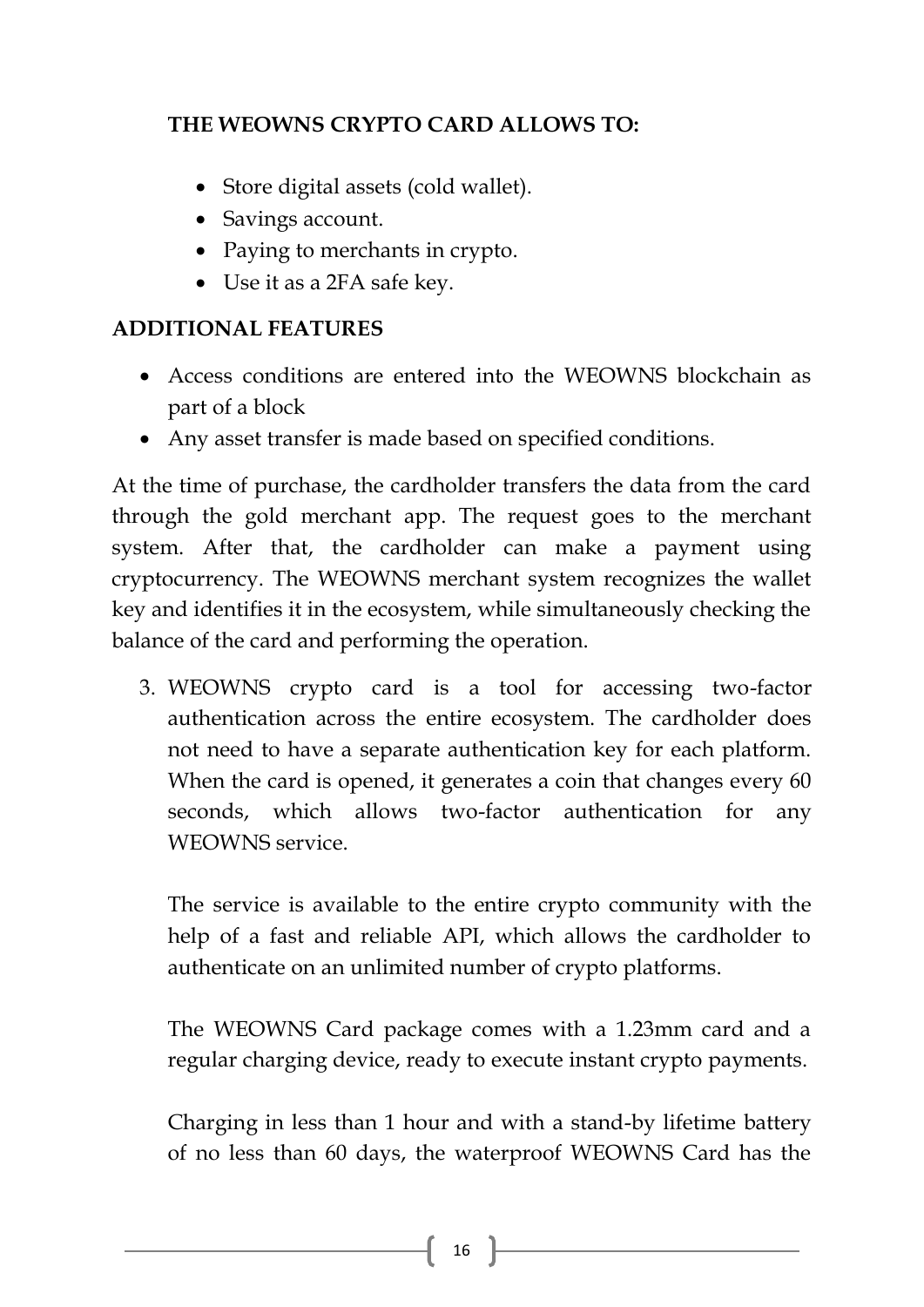latest nanotechnology defined not only by its thickness-1.23mm, but also by the 1.3inch display, Apollo512 MCU, 15mAH battery, BLE 4.2, and secure NXP13B180 chip element.

The software behind the WEOWNS Card ensures the highest security of the wallet private keys, making the transfer of the assets impossible without the physical ownership of the card. Available for both iOS and Android, the app was created to manage and transfer assets without the risk of being hacked.

Ensuring an extensive ecosystem for the crypto community, the WEOWNS card will be among the first crypto cards in the world connected to a crypto merchant.

This provides the users the possibility to directly purchase Zero cost goods with a cryptocurrency like with any other regular card. WEOWNS card provides not only the advantages of a simple cold wallet, but is also a crypto savings cold wallet, a Zero cost payment crypto wallet, and finally, a security device for all your assets including the accounts in our ecosystem.

#### <span id="page-17-1"></span><span id="page-17-0"></span>**4 Coinomics of WEOWNS**

#### **4.1 The Zero Cost Economic Model of WEOWNS**

WEOWNS is a collection of high-quality services that rely on their own blockchain, and actively form an elite community and a structured Zero Cost Economy ecosystem.

The WEOWNS Zero cost economic strategy is based on a transparent business model, which is focused on providing access to the blockchain network, ensuring safe, zero cost transactions and the sale of Zero cost products and services with a high-security level.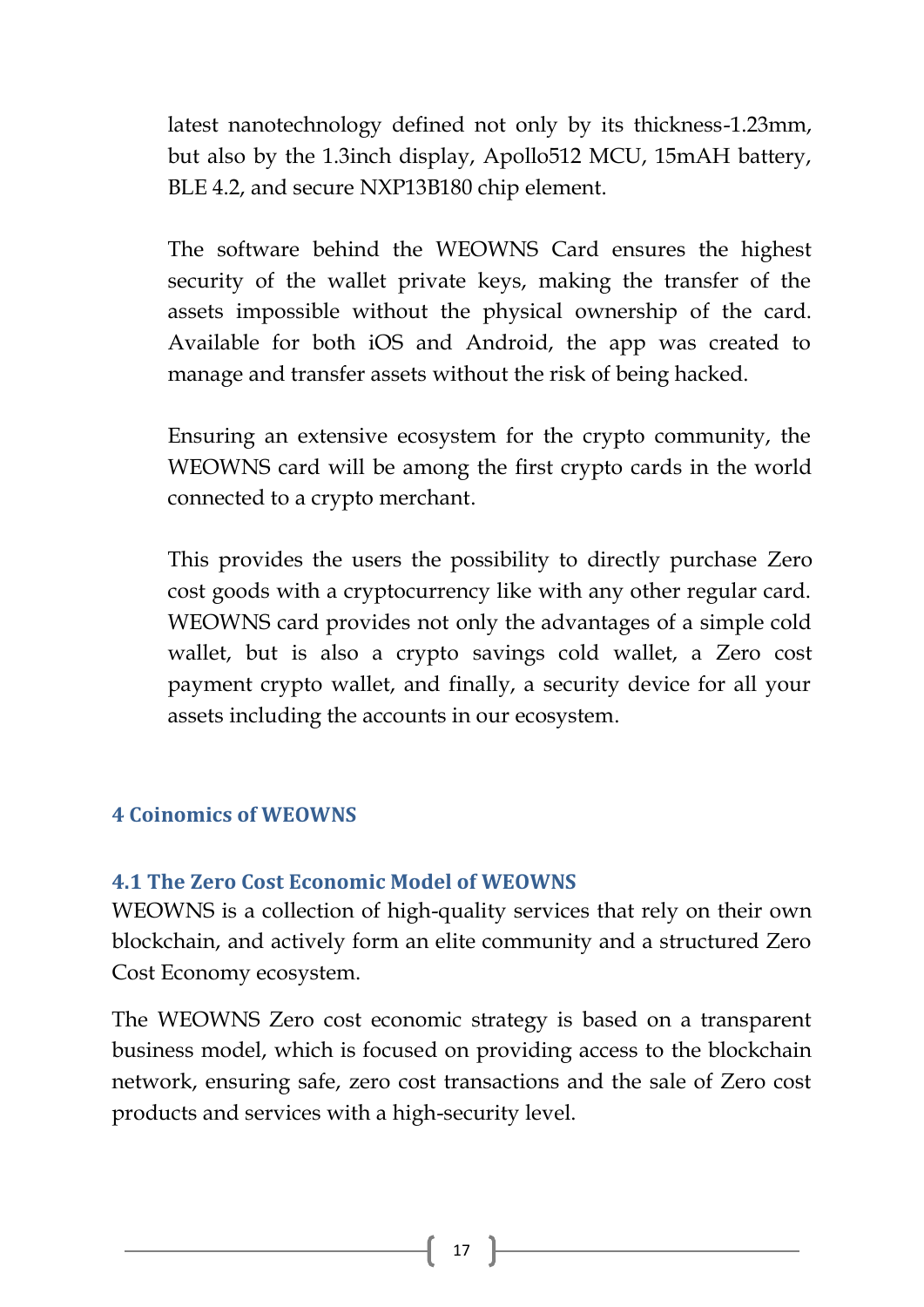A distinctive feature of this project's economic strategy is a strong connection to the community, which is characterized by the ability to receive stable income through active participation in the project's infrastructure expansion.

This becomes possible due to the combination of two security levels, Proof-of-Stake (PoS) & Masternode.

WEOWNS is proud to be the developer and flagship of the revolutionary Zero Cost Economy technology, which successfully delivers personal annual income while implementing a deflationary coinomics model.

Since the Zero Cost fees, generated from all of the blockchain transactions, are burned, the new coins generated for stakers and masternode suppliers will be close to the spent quantity of coins from ecosystems users.

Also, since a high number of coins is consumed, with an increase in the number of zero cost transactions, the demand of WEOWNS might grow accordingly.

## <span id="page-18-1"></span><span id="page-18-0"></span>**4.2 Factors of organic growth of the WEOWNS coin rate**

## **4.2.1 Technology, Zero Cost Economy, and infrastructure support of the WEOWNS coin**

WEOWNS is the backbone of a Zero Cost high-tech payment economy system. Merchants and online shops as well as service providers can be connected and accept payments with WEOWNS. You can buy zero cost goods and pay services with crypto currency, which has absolute liquidity in all Zero Cost Economy, infrastructure, and payment services of WEOWNS.

In case you ever decide that you no longer want to trade or acquire goods and services with WEOWNS, you can stake it and exchange the rewards for physical gold through our partners and pick it up almost anywhere around the gold, at any stage of the project.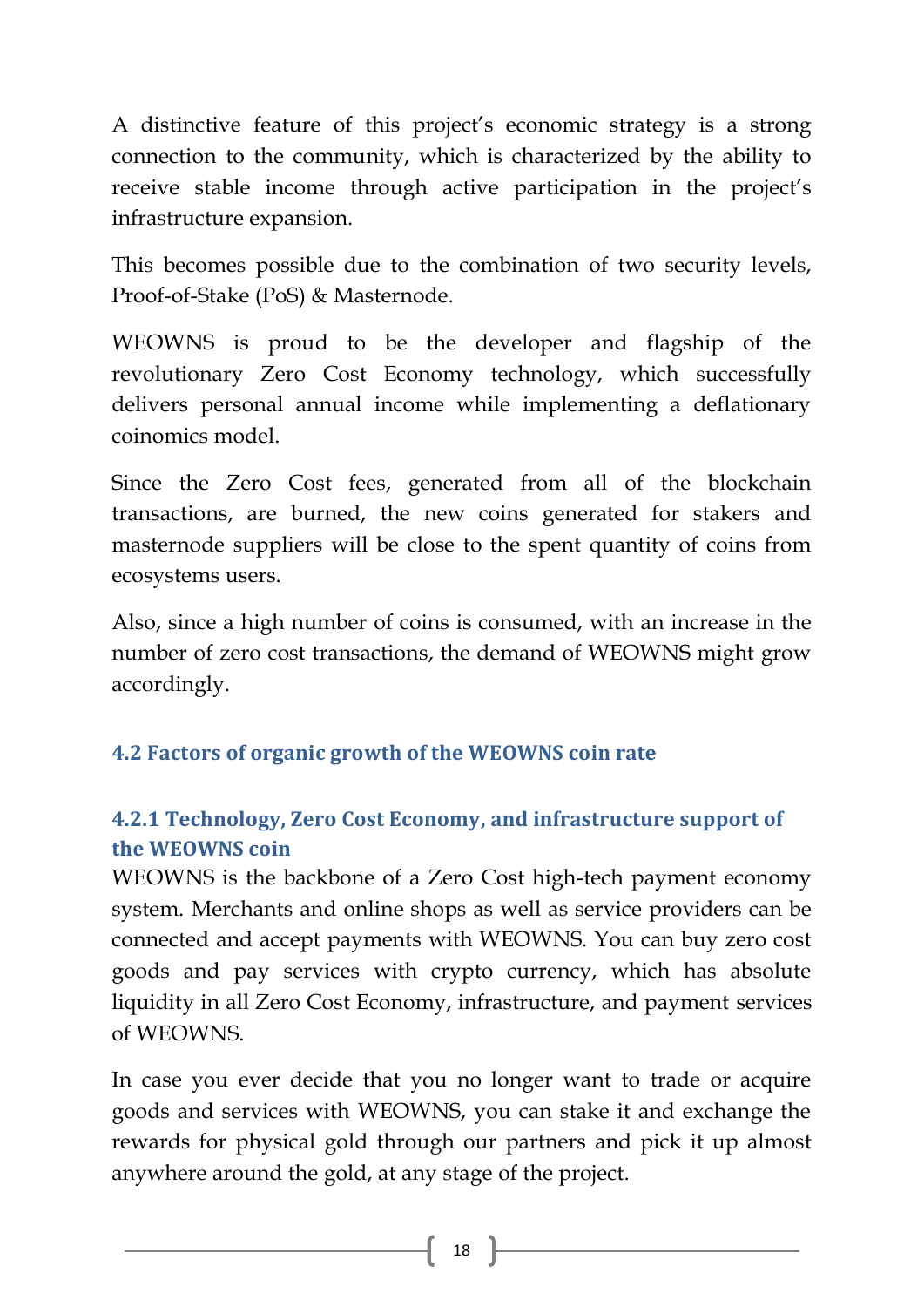#### <span id="page-19-0"></span>**4.2.2 An Exclusive Access Key**

The payment of Zero Cost transactions and access to WEOWNS Zero Cost Economy services is carried out exclusively in coins, which are the key to access Mainnet. The growing demand for WEOWNS Coins, with an increase in the number of zero cost transactions and an increase in the popularity of the zero cost product and services offered, leads to an increase in the demand.

#### <span id="page-19-1"></span>**4.2.3 Zero Costs Transactions burning**

The possible demand growth of the WEOWNS Coin is ensured by burning all WEOWNS Coins that the blockchain receives in the form of zero cost transaction cost. This allows tight control of the circulation supply and aims the demand increase.

#### <span id="page-19-2"></span>**4.3 WEOWNS Masternodes**

WEOWNS provides minted rewards for the stakers and masternode holders. The staking and masternode rewards are paid in WEOWNS Coins that can be immediately converted into gold coin and then forwarded to physical gold.

In order to ensure the dynamic development of the WEOWNS blockchain-based zero cost payment system, it becomes necessary to create a maximum possible number of servers that would contain a full copy of the blockchain.

This contributes to maintaining high WEOWNS security and project decentralization.

In addition to directly contributing to the ecosystem and security of the coin, masternode operators will earn a 7.5% per annum revenue from the volume of collateral coins.

#### <span id="page-19-3"></span>**4.3.1 WEOWNS MASTERNODE PARAMETERS:**

- Reward 60% Per Year
- Collateral- 749.999 coins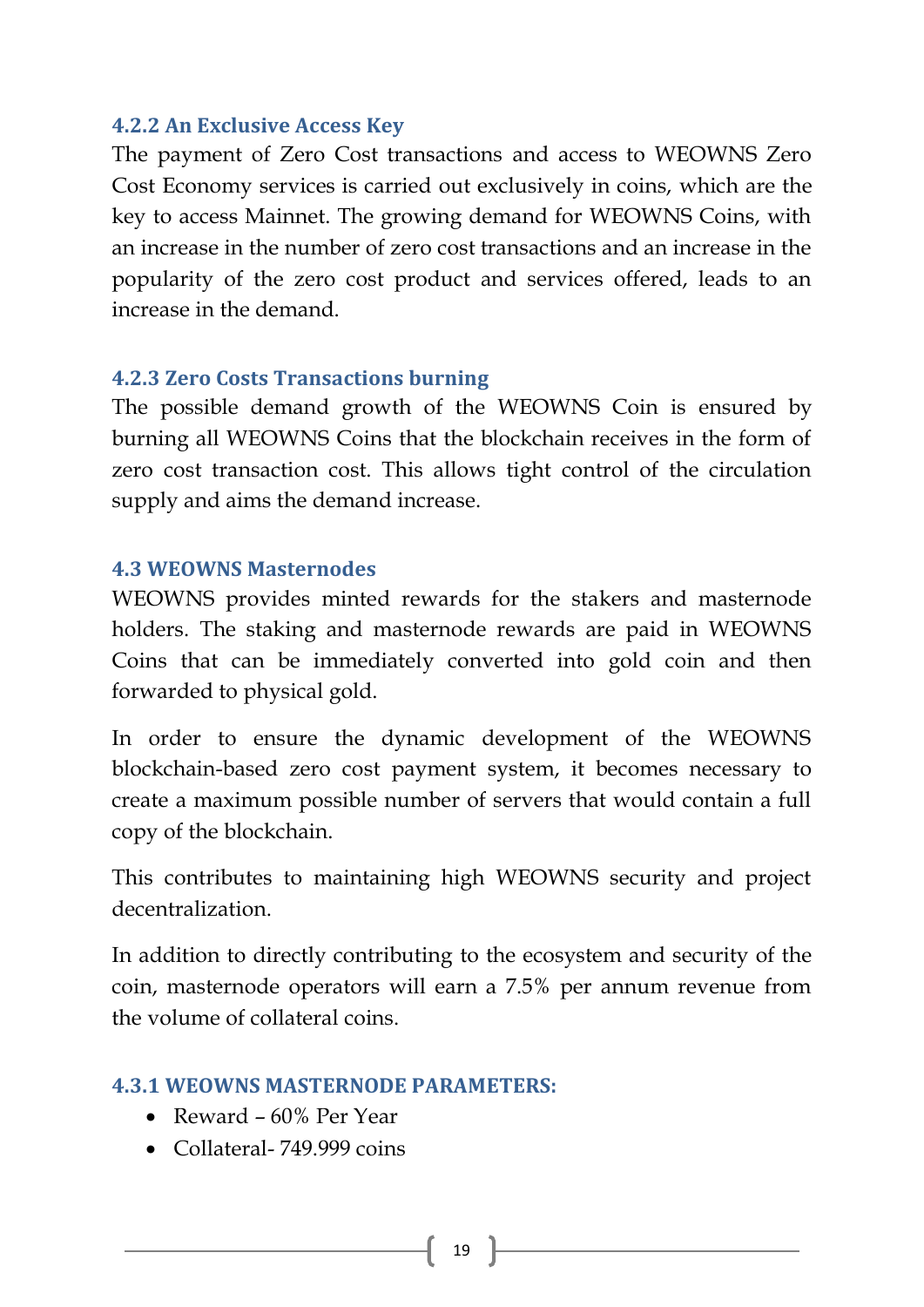The collateral is locked by the blockchain for 12 months, after which the assets must be transferred within 10 days, otherwise, the Masternode will be extended for another 12 months. The coins, generated from Masternodes, can be instantly exchanged for physical gold at our partners gold shop.

## <span id="page-20-0"></span>**4.3.2 WEOWNS Staking**

WEOWNS Staking is the process of storing WEOWNS Coins in a cryptocurrency wallet. During this period you receive a reward for the simple fact of holding coins Staking WEOWNS coins is the easiest and most affordable way to earn cryptocurrency.'

## **WEOWNS STAKING PARAMATERS:**

- Reward- 60% per year
- $\bullet$  Minimum 249.999 coins

There is no maximum amount that can be deposited for staking. The more you deposit, the bigger reward you get. The coins, generated from staking, can be exchanged for gold coins and then to physical gold at our partners'gold shop.

## <span id="page-20-1"></span>**4.4 WEOWNS Coin**

A WEOWNS Coin is an internal unit of value that was created to allow users to interact with the internal blockchain and Zero Cost Economy.

The WEOWNS coin is also used as a means of distributing zero cost benefits among all interested parties.

With a limited initial supply of 21 billion coins, WEOWNS will obviously be a scarce resource. It can be spent as easily as fiat money.

WEOWNS coin is the ground brick of the internal Zero Cost Economy and serves as an access key to all global marketplace services and zero cost transactions carried out within WEOWNS blockchain. They also serve as the internal unit of Zero Cost payment and are thus used as a monetary value between ports.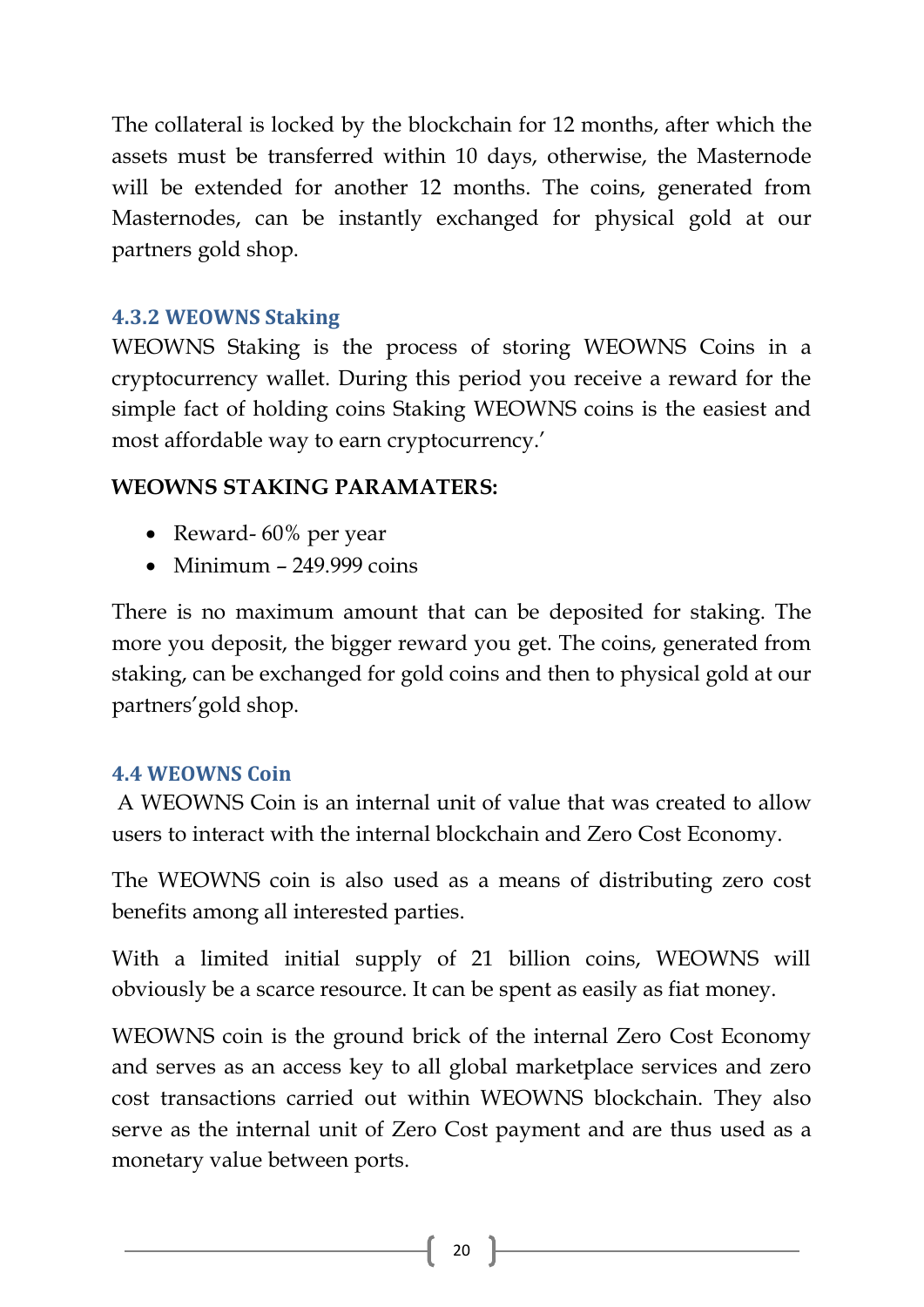These coins are liquid financial instrument that provides access to the powerful functionality of a high-tech blockchain network. Coins are a universal crypto currency that acts as a medium of exchange in the WEOWNS infrastructure. The WEOWNS coin can be freely exchanged by owners for fiat money, as well as other cryptocurrencies.

For this purpose, the coin has passed the listing procedure on LATOKEN Exchange and will also be on other crypto exchanges. Users can buy and sell WEOWNS Coins, with the value of the coin determined based on supply and demand in the open market.

In addition, from the very beginning, the reward received by users within the wallet of a Masternode and Proof-of-Stake (PoS) holder can be exchanged for a gold coin and then for physical gold in physical stores of WEOWNS Partners.

#### <span id="page-21-0"></span>**5. Advantages**

There are a few objective factors that make WEOWNS the leader in the fast growing global blockchain technology market.

#### **TO BE FULLY OPERATIONAL PRODUCT**

The WEOWNS blockchain will be a fully operational in 2022 to allow users and businesses to connect to use Zero Cost Marketplace for Zero Cost products and services.

#### **DIGITAL ZERO COST ECONOMY PAYMENT AND SOCIAL MEDIA USERS**

Thanks to the unique blockchain architecture, the social media users will be paid for using Weownomy social media Platform and for Zero Cost Marketplace services.

#### **MARKET SIZE**

WEOWNS will operate in Zero Cost Economy and Social media platform market that a trillion dollar industry. The market for cryptocurrency payments is huge and the growth potential is unlimited.

#### **WEOWNS MASTERNODES**

The project allows the WEOWNS community to receive sustainable personal income by participating in the expansion of the Zero Cost payment network. In addition to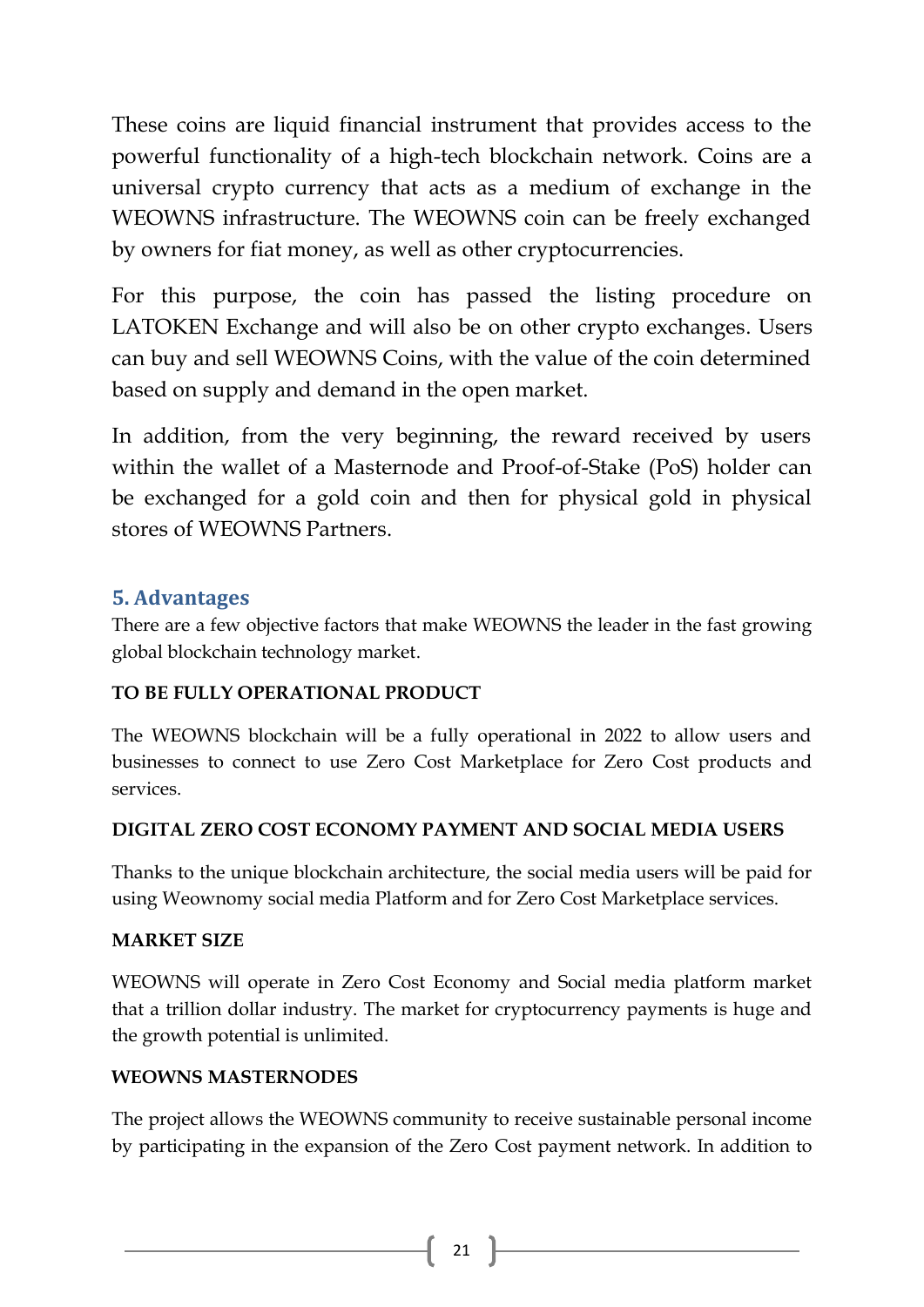directly contributing to the ecosystem and the security of the coin, Masternodes operators receive generous rewards for keeping the WEOWNS blockchain secure.

## **THE CURRENT BUSINESS MODEL OF THE PROJECT**

WEOWNS will be the first developer of a revolutionary technology that successfully generates Zero Cost Economy income through active participation in shaping the global infrastructure while simultaneously implementing a deflationary economics model.

This forms a transparent mechanism for the value growth of the WEOWNS Coin.

## **WEOWNS DIGITAL CRYPTO PAYMENT CARD**

The WEOWNS Card will be released as the first crypto zero cost economy payment card connected to a crypto merchant. WEOWNS Card provides the advantages of a simple cold wallet, a crypto savings cold wallet, a Zero Cost Economy payment crypto wallet, and finally, a security device for all your assets including the accounts in our Zero Cost Economy ecosystem.

## **Disclaimer**

The contents of this document are not a financial promotion. None of the information or analyses presented is intended to form the basis for any investment decision and no specific recommendations are intended. Therefore, none of the contents, of this document serve as an invitation or inducement to engage in any sort of investment activity.

This document is not intended to be a prospectus, solicitation, inducement or offering for investment or the sale or issuance of securities or any interests or assets.

The information in this document is given in good faith, but no warranties, guarantees or representations are made by WEOWNS with regard to the accuracy, completeness or suitability of the information presented.

WEOWNS expressly disclaims any and all responsibility, and Recipients expressly waive any claim, for any direct or consequential loss or damages of any kind whatsoever (whether foreseeable or not) arising directly or indirectly from: (i) reliance on any information contained in this document or any information which is made available in connection with any further inquiries, (ii) any error, omission, or